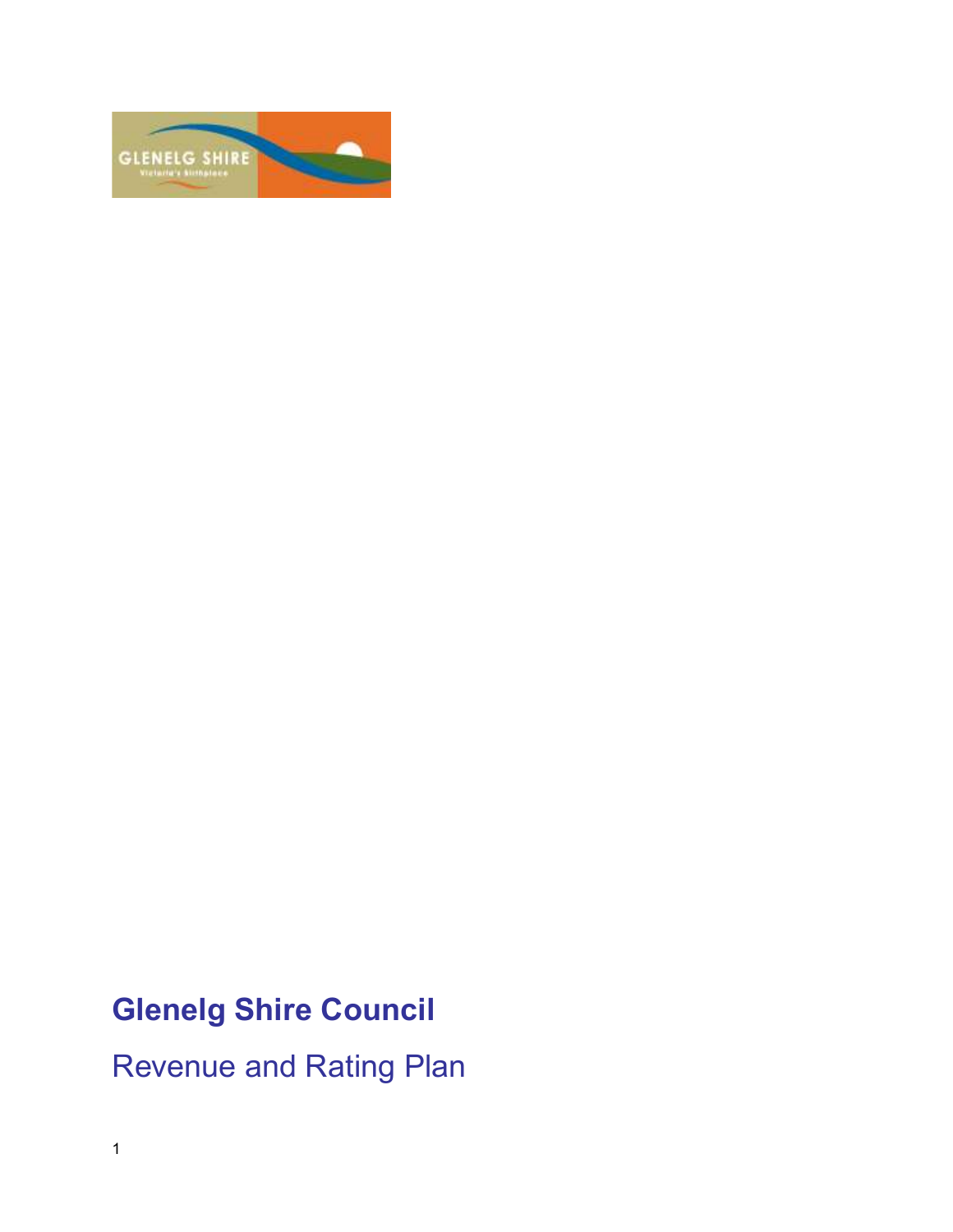## **Purpose**

The Local Government Act 2020 requires each council to prepare a Revenue and Rating Plan to cover a minimum period of four years following each Council election. The Revenue and Rating Plan establishes the revenue raising framework within which the Council proposes to work.

The purpose of the Revenue and Rating Plan is to determine the most appropriate and affordable revenue and rating approach for Glenelg Shire Council which in conjunction with other income sources will adequately finance the objectives in the council plan.

This plan is an important part of Council's integrated planning framework, all of which is created to help Council achieve its vision of Council being forward thinking and inclusive. Council will continue to innovate and develop our diverse economy to deliver services that meet the needs of our community.

Strategies outlined in this plan align with the objectives contained in the current Council Plan and will feed into our budgeting and long-term financial planning documents, as well as other strategic planning documents under our Council's strategic planning framework. If required, Council will realign the Revenue and Rating Plan to encompass any additional requirements of the new Council Plan that is currently being developed for the period  $2021 - 2025$ .

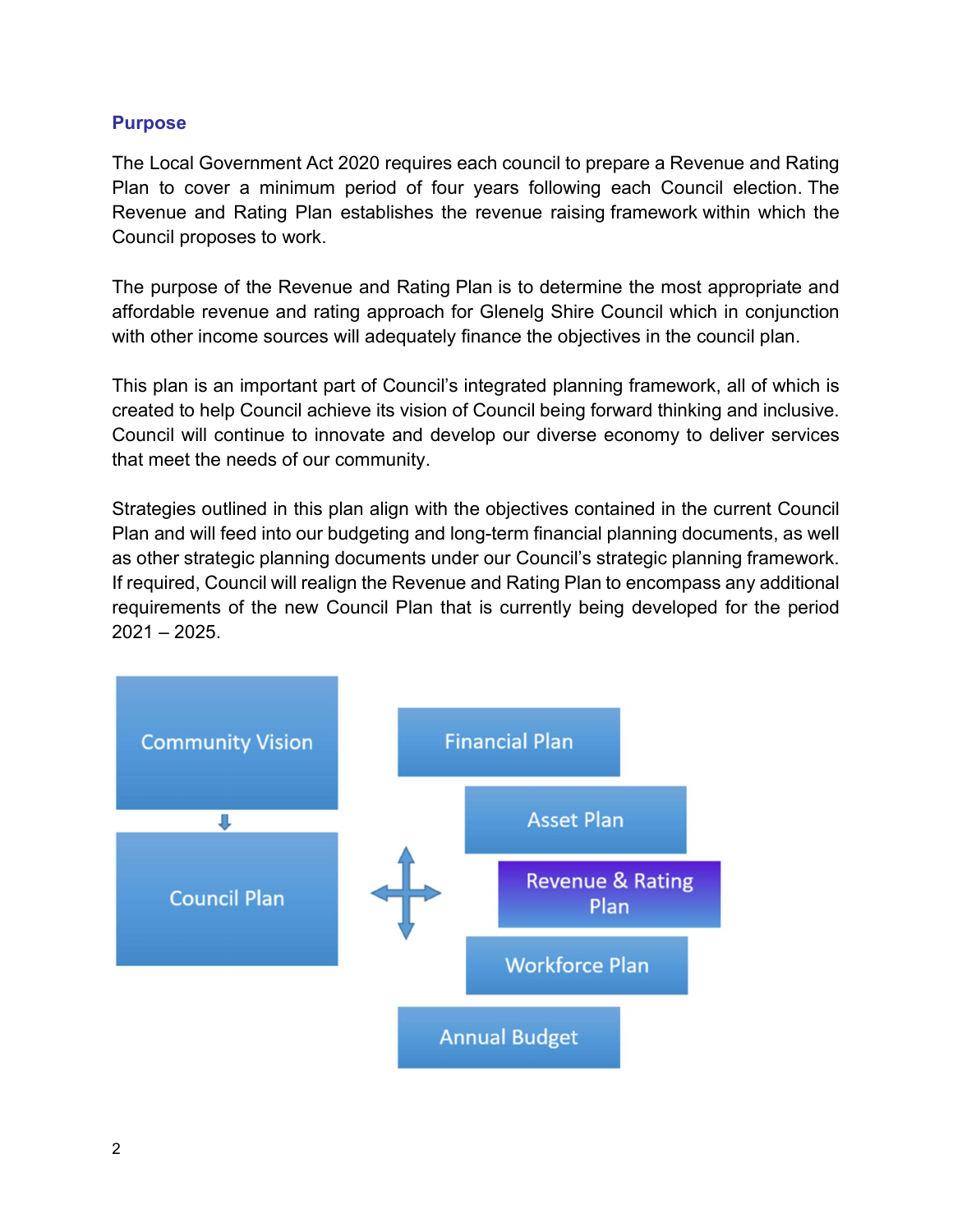This plan will explain how Council calculates the revenue needed to fund its activities, and how the funding burden will be apportioned between ratepayers and other users of Council facilities and services.

In particular, this plan will set out decisions that Council has made in relation to rating options available to it under the Local Government Act 2020 to ensure the fair and equitable distribution of rates across property owners. It will also set out principles that are used in decision making for other revenue sources such as fees and charges.

It is also important to note that this plan does not set revenue targets for Council, it outlines the strategic framework and decisions that inform how Council will go about calculating and collecting its revenue.

# Community Engagement

The Revenue and Rating Plan outlines Council's decision-making process on how revenues are calculated and collected. The following public consultation process was followed to ensure due consideration and feedback was received from relevant stakeholders.

Revenue and Rating Plan community engagement process:

- Draft Revenue and Rating Plan prepared by officers;
- Draft Revenue and Rating Plan placed on public exhibition at (March) Council meeting for a period of 28 days and calling for public submissions;
- Community engagement through local news outlets and social media;
- Hearing of public submissions (April-May); and
- Draft Revenue and Rating Plan (with any revisions) to be presented to (June) Council meeting for adoption.

There were 83 public submissions received at the closing date of the 7 May 2021. An open meeting was held in Casterton on the 12 May for those wishing to speak to their submissions, where approximately 40 people attended and 14 took the opportunity to speak. These were predominately from residents in the primary producers rating category expressing objection to a removal of the rebate. A consistent theme was to re-introduce a differential rating approach for the sector.

In 2019 the Victorian State Government conducted a Local Government Rating System Review. The Local Government Rating System Review Panel presented their final report and list of recommendations to the Victorian Government in March 2020. The Victorian Government subsequently published a response to the recommendations of the Panel's report. The recommended changes have been discussed with the Council.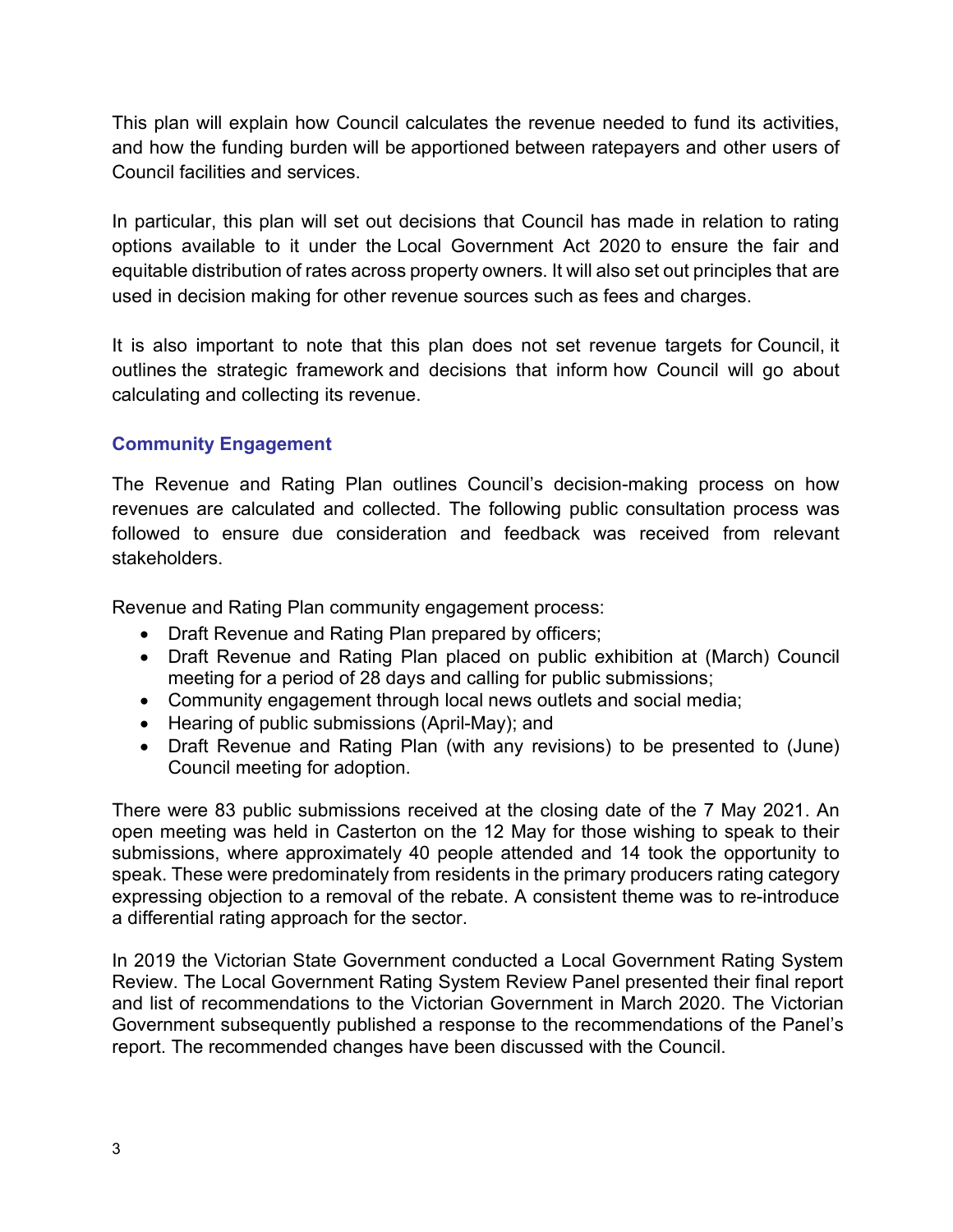# Introduction

Council provides a number of services and facilities to our local community, and in doing so, must collect revenue to cover the cost of providing these services and facilities.



Council's revenue sources include:

- Rates and Charges (\$24.8M)
- Waste and garbage charges (\$2.3M)
- Grants  $($17.1M)$
- Statutory Fees and Fines (\$0.8M)
- User Fees (\$2.7M)
- Cash and non-cash contributions from other parties (\$0.165M)
- Interest from investments (\$0.15M)
- Sale of Assets (\$0.22M)

Rates are the most significant revenue source for Council and account for 50.74% of its annual income.

The introduction of rate capping under the Victorian Government's Fair Go Rates System (FGRS) has brought a renewed focus to Council's long-term financial sustainability. The FGRS continues to restrict Council's ability to raise revenue above the rate cap unless application is made to the Essential Services Commission for a variation. Maintaining service delivery levels and investing in community assets remain key priorities for Council.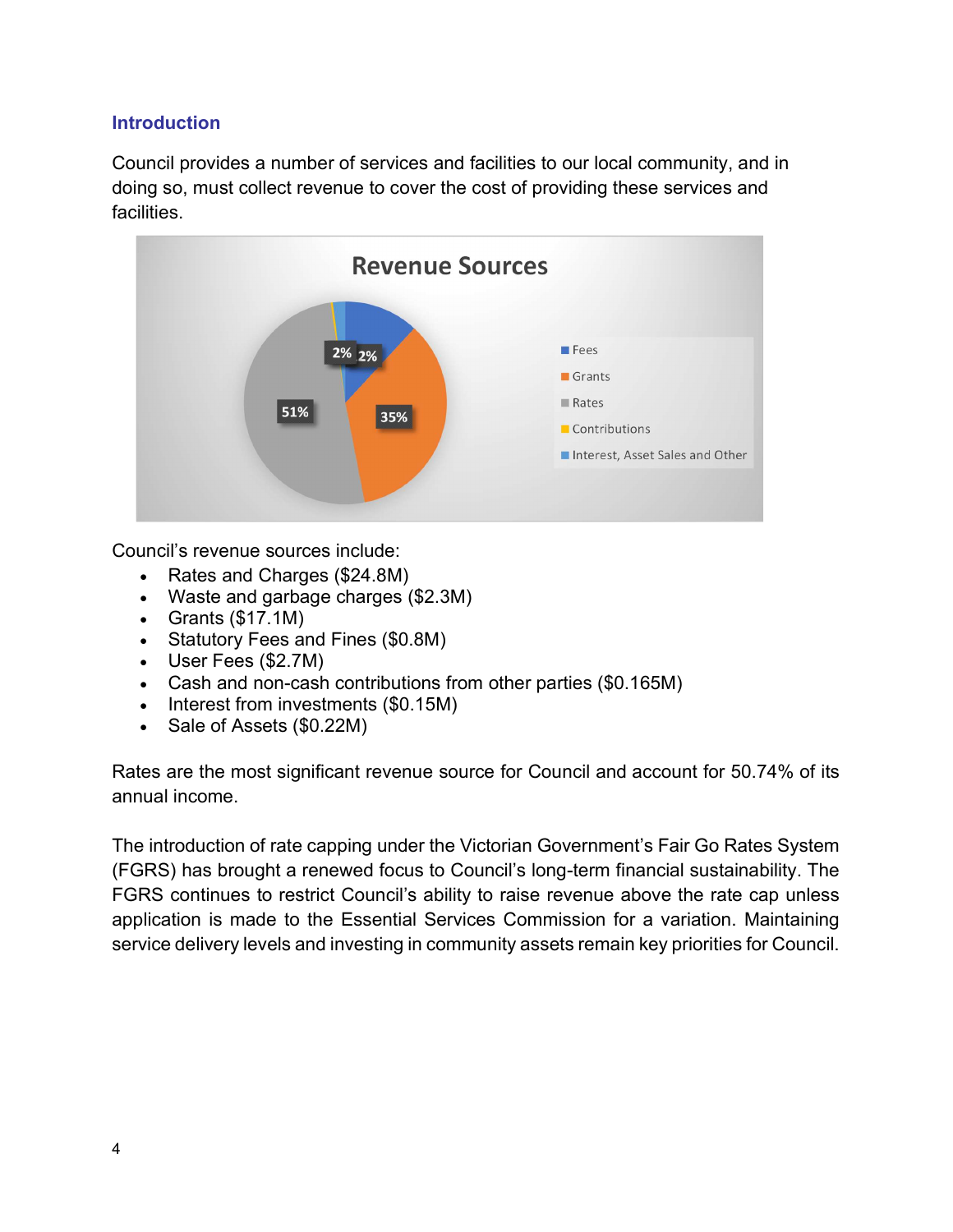## Rates and Charges

Rates are property taxes that allow Council to raise revenue to fund essential public services to cater to their municipal population. Importantly, it is a taxation system that includes flexibility for councils to utilise different tools in its rating structure to accommodate issues of equity and to ensure fairness in rating for all ratepayers.

Rates and Charges Revenue Principles:

Property rates will:

- be reviewed annually;
- not change dramatically from one year to next; and
- be sufficient to fund current expenditure commitments and deliverables outlined in the Council Plan, Financial Plan and Asset Plan.

A Council can establish a rating structure comprised of three key elements. These are:

- 1. General Rates Based on property values (using the Capital Improved Valuation methodology), which are indicative of capacity to pay and form the central basis of rating under the Local Government Act;
- 2. Service Charges A 'user pays' component for council services to reflect benefits provided by Council to ratepayers who benefit from a service; and
- 3. Municipal Charge A 'fixed rate" portion per property to cover some of the administrative costs of Council. The Glenelg Shire Council does not currently apply a municipal charge.

Striking a proper balance between these elements will help to improve equity in the distribution of the rate burden across residents.

Council may make a further distinction when applying general rates by applying rating differentials based on the purpose for which the property is used. That is, whether the property is used for residential, commercial/industrial, or primary production purposes. This distinction is based on the concept that different property categories should pay a fair and equitable contribution, considering the benefits those properties derive from the local community.

The formula for calculating General Rates, excluding any additional charges, arrears or additional supplementary rates is:

Valuation (Capital Improved Value) x Rate in the Dollar (Differential Rate Type)

The rate in the dollar for each rating differential category is included in Council's annual budget.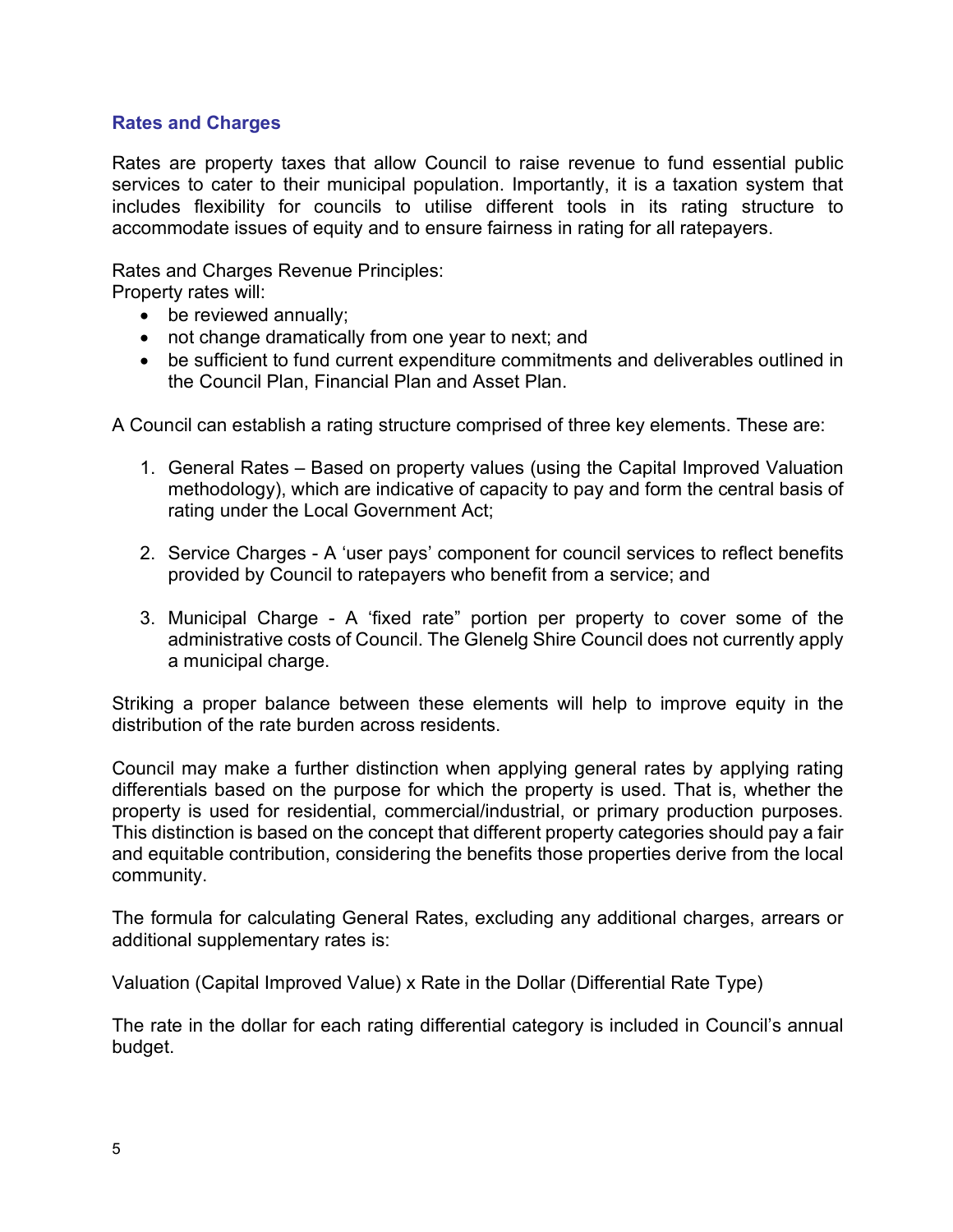Rates and charges are an important source of revenue, accounting for over 50% of operating revenue received by Council. The collection of rates is an important factor in funding Council services.

Planning for future rate increases is therefore an essential component of the long-term financial planning process and plays a significant role in funding both additional service delivery and the increasing costs related to providing Council services.

Council is aware of the balance between rate revenue (as an important income source) and community sensitivity to rate increases. With the introduction of the State Government's Fair Go Rates System, all rate increases are capped to a rate declared by the Minister for Local Government, which is announced in December for the following financial year.

Council currently utilises a service charge to partially recover the cost of Council's waste collection services. The garbage service charge is not capped under the Fair Go Rates System, however Council has used this cap to determine the service charge increase in the past.

# Rating Legislation

The legislative framework set out in the Local Government Act determines council's ability to develop a rating system. The framework provides significant flexibility for Council to tailor a system that suits its needs.

Section 155 of the Local Government Act 1989 provides that a Council may declare the following rates and charges on rateable land:

- General rates under Section 158
- Municipal charges under Section 159
- Service rates and charges under Section 162
- Special rates and charges under Section 163

Under the Local Government Act 1989, Council has three options as to the valuation base it elects to use. They are:

Capital Improved Value (CIV) – Value of land and improvements upon the land. Site Value (SV) – Value of land only.

Net Annual Value (NAV) – Rental valuation based on CIV.

In choosing a valuation base, councils must decide on whether they wish to adopt a differential rating system (different rates in the dollar for different property categories) or a uniform rating system (same rate in the dollar). If a council was to choose the former, under the Local Government Act 1989 it must adopt either of the CIV or NAV methods of rating.

Glenelg Shire Council currently uses a uniform rating system and applies Capital Improved Value (CIV) to all properties within the municipality to take into account the fully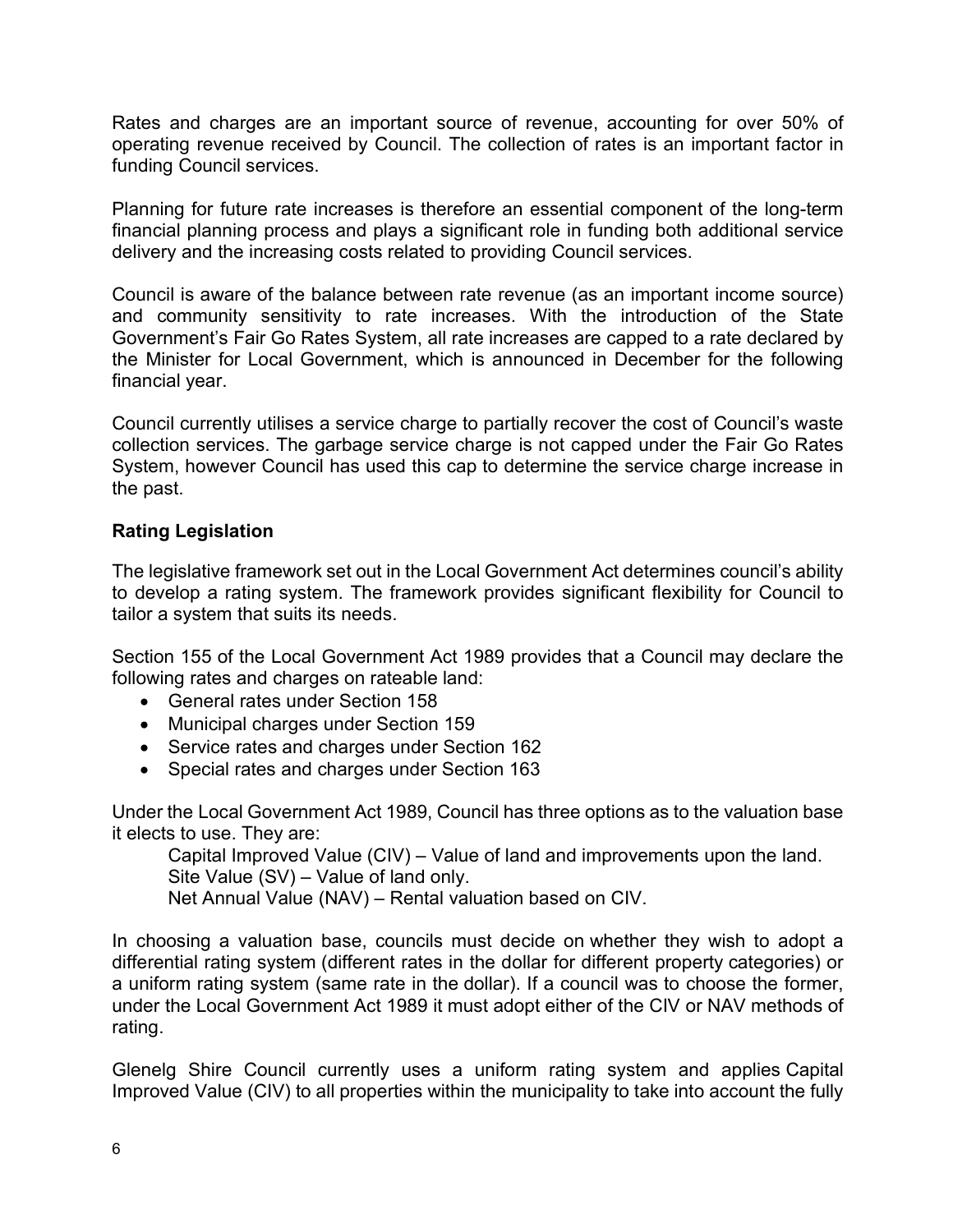developed value of the property. This basis of valuation takes into account the total market value of the land plus buildings and other improvements.

## Rating Principles

When developing a rating strategy, a Council should give consideration to the following good practice taxation principles:

Benefit, Capacity to Pay, Diversity, Efficiency, Equity, Simplicity and the principle of a Wealth Tax

## Benefit

The extent to which there is a nexus between consumption/benefit and the rate burden.

Capacity to Pay

The capacity of ratepayers or groups of ratepayers to pay rates.

Diversity

The capacity of ratepayers within a group to pay rates.

## **Efficiency**

Economic efficiency is measured by the extent to which production and consumption decisions by people are affected by rates.

## **Equity**

Horizontal equity – ratepayers in similar situations should pay similar amounts of rates (ensured mainly by accurate property valuations, undertaken in a consistent manner, their classification into property classes and the right of appeal against valuation).

Vertical equity – those who are better off should pay more rates than those worse off (the rationale applies for the use of progressive and proportional income taxation. It implies a "relativity" dimension to the fairness of the tax burden).

**Simplicity** 

How easily a rates system can be understood by ratepayers and the practicality and ease of administration.

## Wealth Tax

The "wealth tax" principle implies that the rates paid are dependent upon the value of a ratepayer's real property and have no correlation to the individual ratepayer's consumption of services or the perceived benefits derived by individual ratepayers from the expenditures funded from rates.

The rating challenge for Council therefore is to determine the appropriate balancing of competing considerations.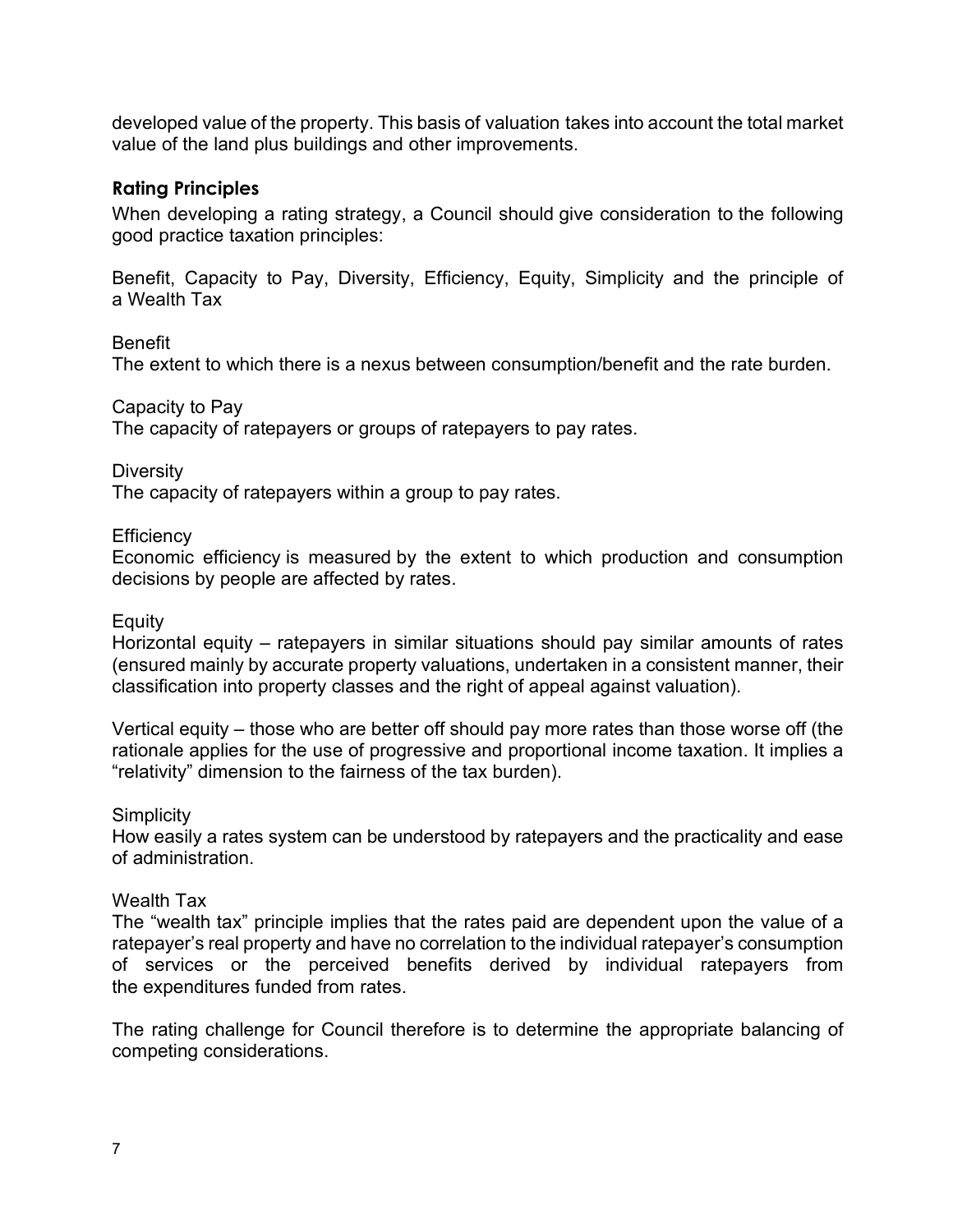# Property Valuations

The Valuation of Land Act 1960 is the principle legislation in determining property valuations. Under the Valuation of Land Act 1960, the Victorian Valuer-General conducts property valuations on an annual basis.

Council is mindful of the impacts of revaluations on the various property types after the calculation of the uniform rate. Rises and falls in council rates should remain affordable and be in line with the rating principles noted above.

The analysis from the most recent valuation indicates that the capital improved value for Portland residential and the rural sector are experiencing valuation increases around 13- 14%, rural residential around 6% and less than 5% for the areas of other residential townships and the commercial and industrial sector.

# Supplementary Valuations

Supplementary valuations are carried out for a variety of reasons including rezoning, subdivisions, amalgamations, renovations, new constructions, extensions, occupancy changes and corrections. The Victorian Valuer-General is tasked with undertaking supplementary valuations and advises council on a monthly basis of valuation and Australian Valuation Property Classification Code (AVPCC) changes.

## Objections to property valuations

Part 3 of the Valuation of Land Act 1960 provides that a property owner may lodge an objection against the valuation of a property or the Australian Valuation Property Classification Code (AVPCC) within two months of the issue of the original or amended (supplementary) Rates and Valuation Charges Notice (Rates Notice), or within four months if the notice was not originally issued to the occupier of the land.

## Rating Categories

Council believes each rate will contribute to the equitable and efficient carrying out of council functions. Details of the objectives of each current rate, the classes of land which are subject to each rate and the uses of each rate are set out below.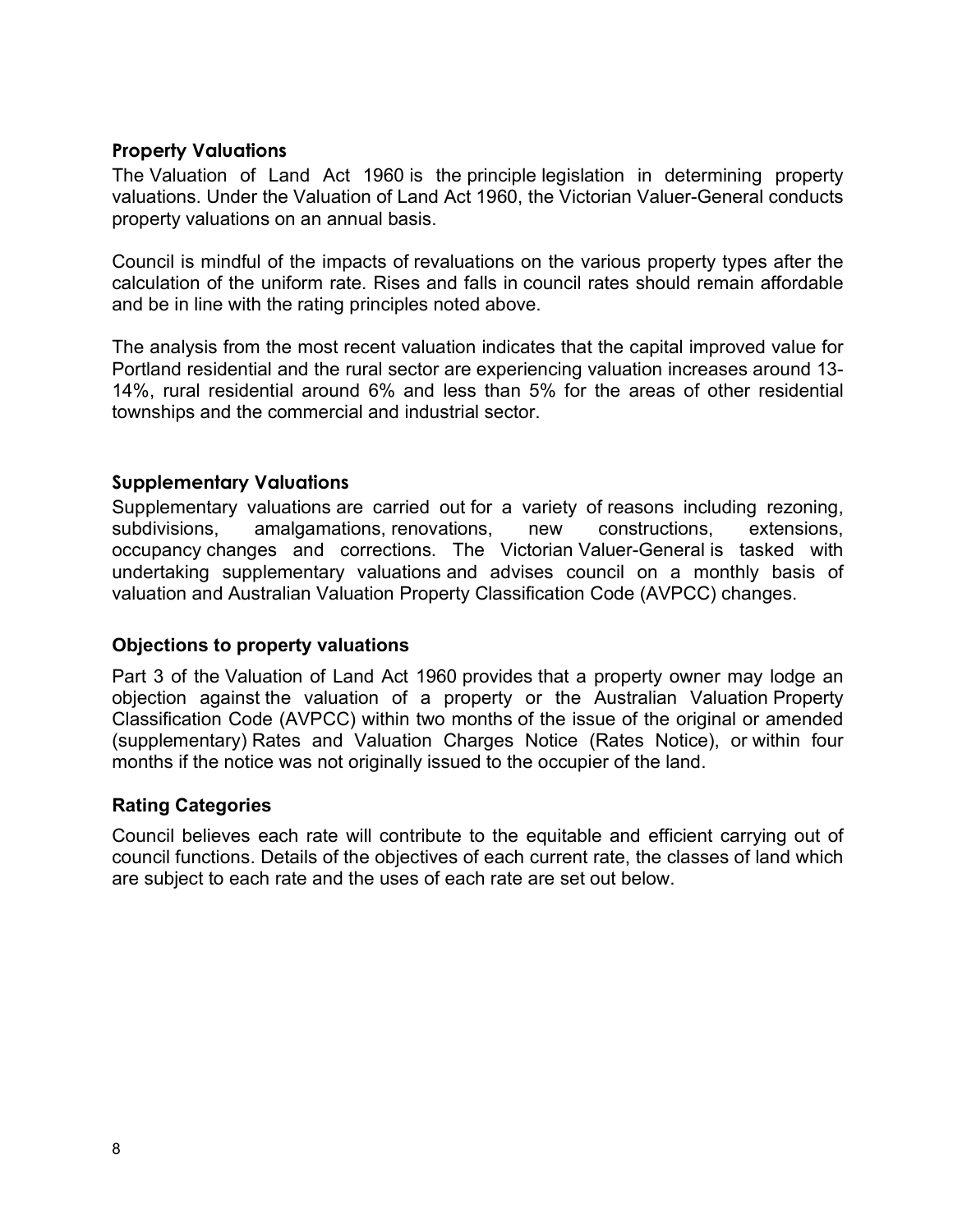## General Rate

Definition:

General land is any rateable land which does not have the characteristics of Primary Producer land and Commercial/ Industrial Rate Land.

## Objectives:

To ensure that Council has adequate funding to undertake its strategic, statutory, service provision and community services obligations and to ensure that any differential rate in the dollar declared for defined general rate land properties is fair and equitable, having regard to the cost and the level of benefits derived from provision of Council services.

# Types and Classes:

Rateable land having the relevant characteristics described below:

- used primarily for residential purposes; or
- any land that is not defined as Primary Production or Commercial/Industrial Land.

Level of Rate: 100% of General Rate.

Geographic Location: Wherever located within the municipal district.

## Primary Production

Definition:

Following a submission from the Victorian Farmers Federation (VFF) in 1998, the Council changed the definition of farming to ensure that the primary production differential rate only applied to bona-fide primary production properties. Before 1998, all properties outside Portland greater than two (2) hectares were classified as farms. However, the VFF submission resulted in primary production properties being defined as greater than 40 hectares (with some specified exceptions such as horticulture, viticulture etc.). Prior to 2010/2011 the primary production differential rate was set at 20% less than the general differential rate. In 2010/2011 the primary production differential rate was set at the same rate in the dollar as the general differential rate. However, a 20% rate rebate did apply to all primary production differential rate properties.

Following the Rate Strategy Review 2011 at the Special Council Meeting on 3 May 2011, Council set the primary production rate rebate to 30% less than the general differential rate.

## Objectives:

To ensure that Council has adequate funding to undertake its strategic, statutory, service provision and community services obligations and to ensure that the rate in the dollar declared for defined Primary Production land properties is fair and equitable, having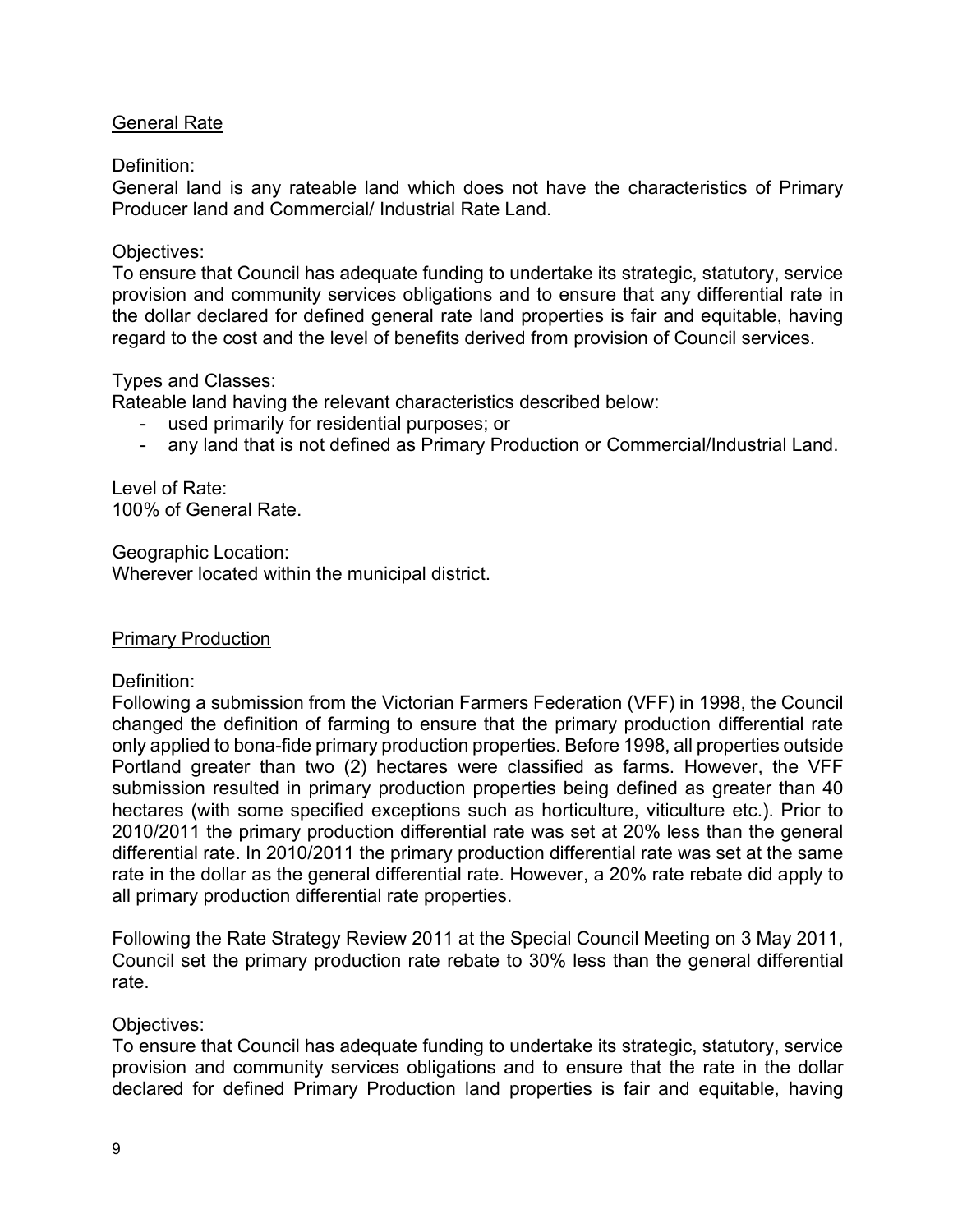regard to the cost and the level of benefits derived from provision of Council services with considerations to maintain agriculture as a major industry in the municipal district, to facilitate the longevity of the farm sector and achieve a balance between providing for municipal growth and retaining the important agricultural economic base.

Types and Classes:

Primary Production land having the relevant characteristics described below:

- used primarily for primary production purposes; or
- any land that is not defined as General Land or Commercial/Industrial Land.

Level of Rate:

100% of the General Rate and a 30% rebate given after the calculation of total rates.

Geographic Location:

Wherever located within the municipal district.

## Commercial/Industry Rate

Definition:

Commercial/Industrial Land is any land, which is:

- Used primarily for carrying out the manufacture or production of, or trade in goods or services

## Objectives:

To ensure that Council has adequate funding to undertake its strategic, statutory, service provision and community services obligations and to ensure that the rate in the dollar declared for defined Commercial/Industrial Rate land properties is fair and equitable, having regard to the cost and the level of benefits derived from provision of Council services.

The commercial businesses of Glenelg Shire Council benefit from ongoing significant investment by Council in services and infrastructure. Council also notes the tax deductibility of Council rates for commercial properties which is not available to the residential sector, and the income generating capability of commercial based properties.

## Types and Classes:

Commercial/Industrial having the relevant characteristics described below:

- used primarily for commercial purposes; or
- any land that is not defined as General Land or Primary Producers Land.

Level of Rate:

100% of the General Rate.

The Glenelg Shire Council is currently one of only three Victorian Councils that do not set a higher differential rate for properties in the commercial and industrial sector and reduced the differential rate of 120% to a unform rate of 100% several years ago.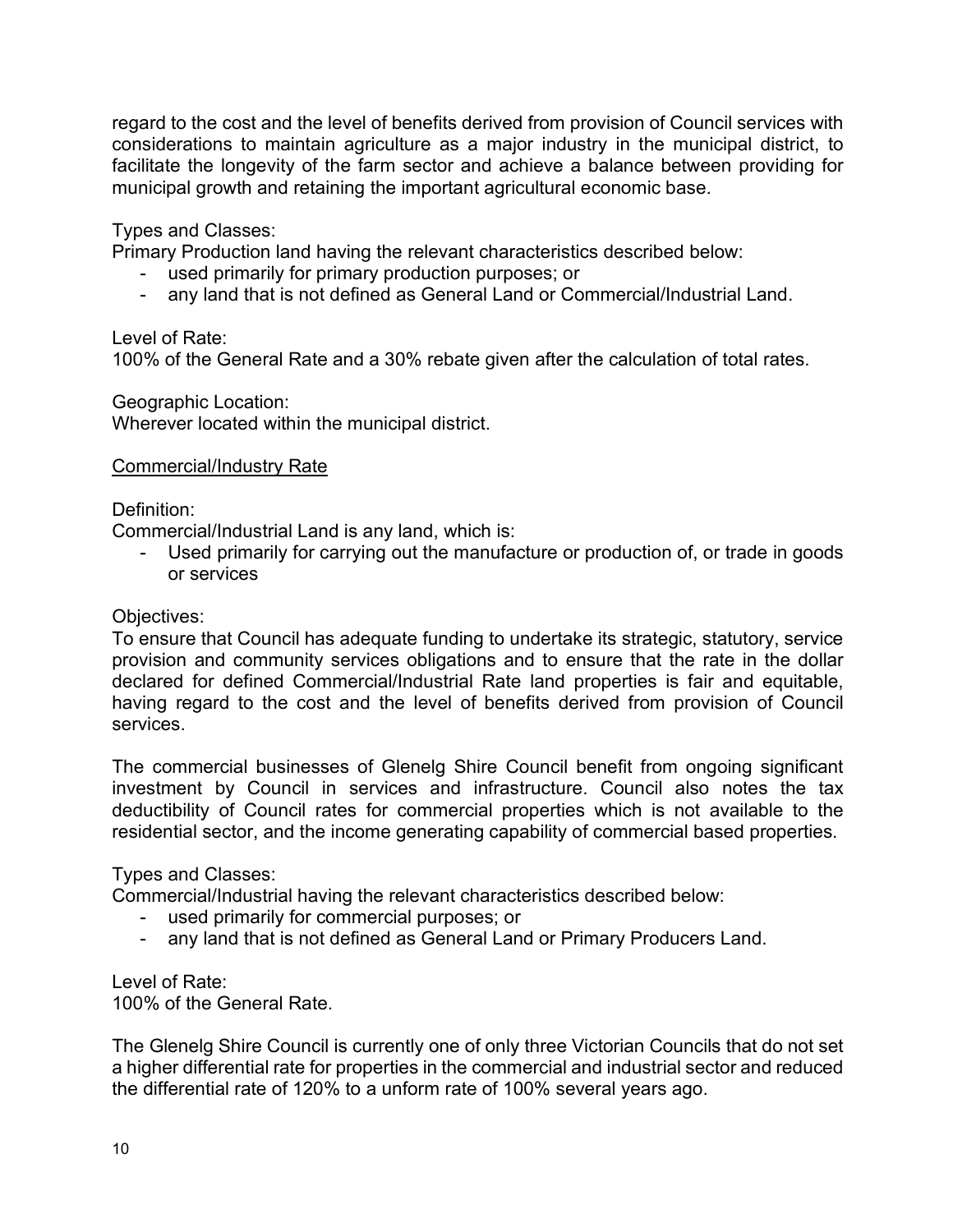| Geographic Location:<br>Wherever located within the municipal district.                                                                                                                                            |                  |                  |                |                           |
|--------------------------------------------------------------------------------------------------------------------------------------------------------------------------------------------------------------------|------------------|------------------|----------------|---------------------------|
| The following information has been extracted from the draft Council budget 2021/22<br>regarding Council rating categories.                                                                                         |                  |                  |                |                           |
|                                                                                                                                                                                                                    |                  |                  |                |                           |
|                                                                                                                                                                                                                    |                  |                  |                |                           |
| The estimated total amount to be raised by general rates in relation to each type or class<br>of land, and the estimated total amount to be raised by general rates, compared with the<br>previous financial year. |                  |                  |                |                           |
| Type or class of land                                                                                                                                                                                              | 2020/21          | 2021/22          | <b>Change</b>  |                           |
| <b>General land</b>                                                                                                                                                                                                | \$'000<br>10,469 | \$'000<br>10,374 | \$'000<br>(95) | $\frac{9}{6}$<br>$-0.91%$ |
| <b>Commercial land</b>                                                                                                                                                                                             | 1,538            | 1,486            | (52)           | $-3.38%$                  |
| Primary production<br>land<br>(includes)                                                                                                                                                                           | 7,657            | 8,002            | 345            | 4.51%                     |
| $(30%$ rebate)<br>Recreational<br>50%<br>land<br>(includes)                                                                                                                                                        | 6                | 6                |                | 0.00%                     |
| rebate)<br>Cultural and recreational land                                                                                                                                                                          | 23               | 17               | (6)            | $-26.09%$                 |
| Rate agreements<br>Total amount to<br>be raised<br>by                                                                                                                                                              | 5,195            | 5,215            | 20             | 0.38%                     |

# Rebates

Rebates and concessions are a repayment to a property owner of part or all of the rates they owe. The criteria for rebates and concessions include the preservation or restoration of certain types of building, and to support development of the municipal district (or part of the district). In all cases rebates and concessions must provide a benefit to the community as a whole. This is referred to as the public benefit test.

| <b>Rate Category</b>                         | No. of<br><b>Assessments</b> | <b>Rebate</b><br><b>Provided</b> |
|----------------------------------------------|------------------------------|----------------------------------|
| <b>General Land</b>                          | $10024$ \$                   |                                  |
| <b>Commercial Land</b>                       | 1029                         |                                  |
| Primary Production Land (30%)                | 2780                         | (3,327,423)                      |
| Recreational Land (50%)                      | 15                           | (6, 442)                         |
| <b>Cultural &amp; Recreational Lands Act</b> | 16                           |                                  |

# Rate Agreements

Council has special rating agreements that apply to large industries situated in the Shire. These Rate Agreements are summarised as follows: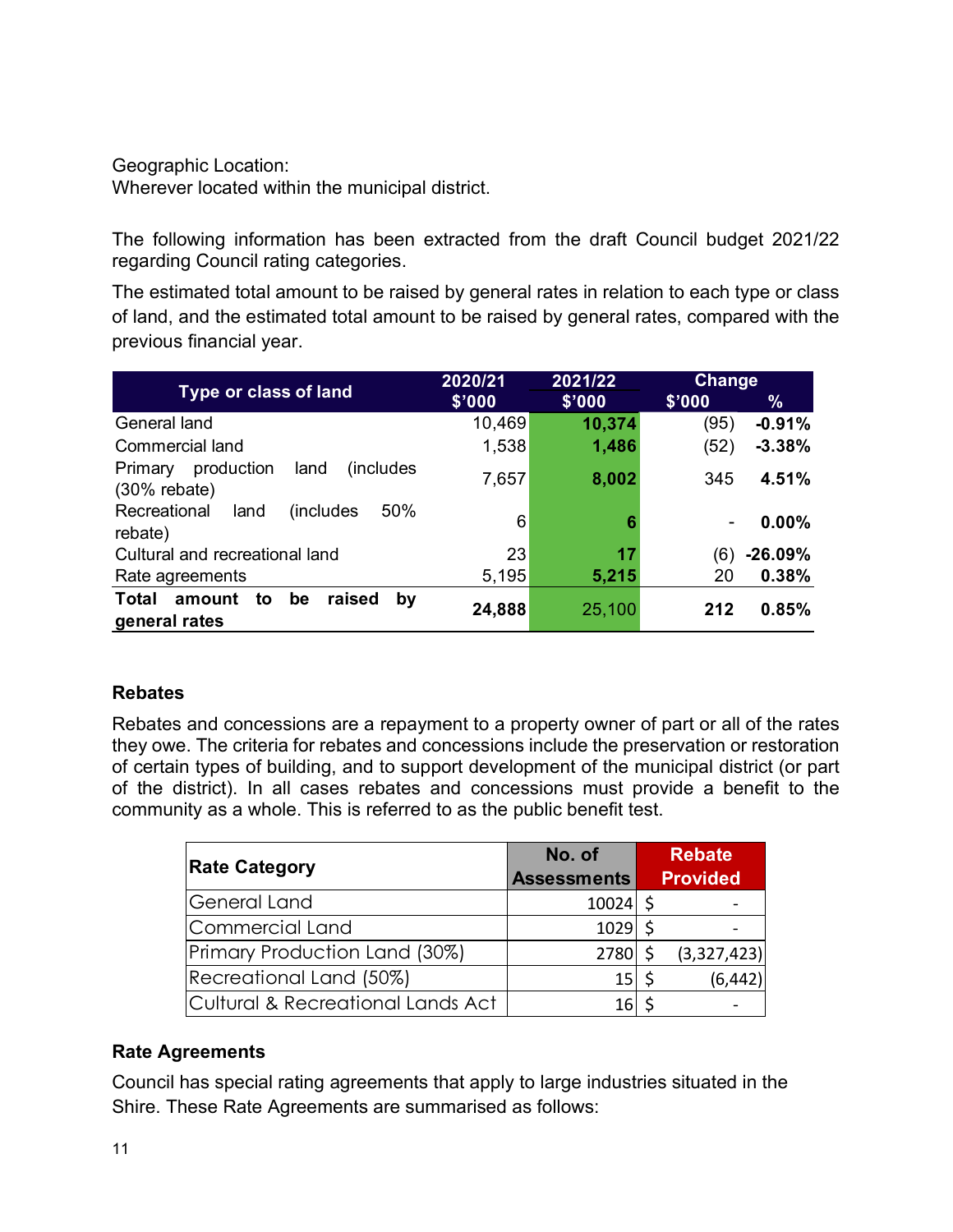(a) Portland Aluminium Smelter

Portland Aluminium Smelter is the single largest ratepayer in the Shire.

(b) Port of Portland

Port of Portland Pty Ltd rate agreement has been negotiated for the next 6 years until 30 June 2024.

(c) Pacific Hydro

Council also levies rates on the Portland Wind Energy Project (PWEP) in accordance with the 'Electricity Industry Act'. The Act compels Councils with electricity generators in their municipalities to enter into a rate agreement. The Act contains a formula that must be applied and is consistent for all electricity generators in Victoria.

The Revenue and Rating Plan should consider Council's reliance on rate agreements with large industries to ensure that any future risks to Council's financial position are minimised.

# Municipal Charge

Another principle rating option available to Councils is the application of a municipal charge. Under Section 159 of the Local Government Act 1989, Council may declare a municipal charge to cover some of the administrative costs of the Council. The legislation is not definitive on what comprises administrative costs and does not require Council to specify what is covered by the charge.

The application of a municipal charge represents a choice to raise a portion of the rates by a flat fee for all properties, rather than sole use of the CIV valuation method.

Municipal rates are a property based tax and it is difficult to effectively relate this type of tax to the concept of capacity to pay for any category of ratepayer or to relate rates paid to the services received or available.

Since the creation of the Glenelg Shire in 1994, a municipal charge has not been levied.

The introduction of a Municipal Charge would need to conform with the Victorian Government's Fair Go Rates System (FGRS).

# Special Charge Schemes

The Local Government Act 1989 recognises that councils need help to provide improved infrastructure for their local communities. Legislation allows councils to pass on the cost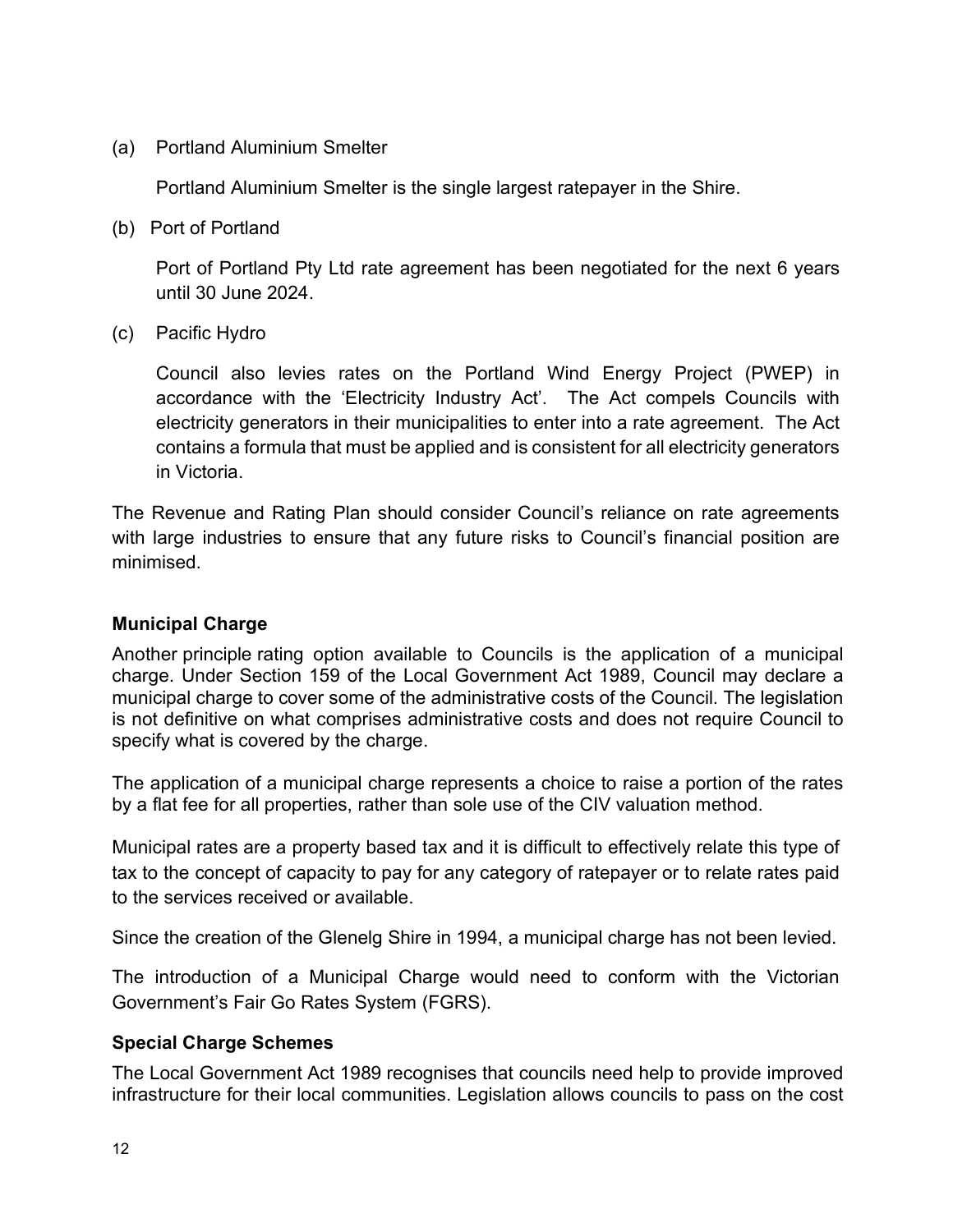of capital infrastructure to the owner of a property that generally receives a unique benefit from the construction works. The technical explanation of a Special Charge comes from legislation (under the Local Government Act 1989) that allows councils to recover the cost of works from property owners who will gain special benefit from that work.

The purposes for which special rates and special charges may be used include road construction, kerb and channelling, footpath provision, drainage, and other capital improvement projects.

# Service Rates and Charges

Section 162 of the Local Government Act 1989 provides council with the opportunity to raise service rates and charges for any of the following services:

- The provision of a water supply;
- The collection and disposal of refuse;
- The provision of sewage services;
- Any other prescribed service.

Council currently applies a service charge for the collection and disposal of refuse on urban properties (compulsory) and rural properties (optional) and providing waste services for the municipality (street litter bins for instance).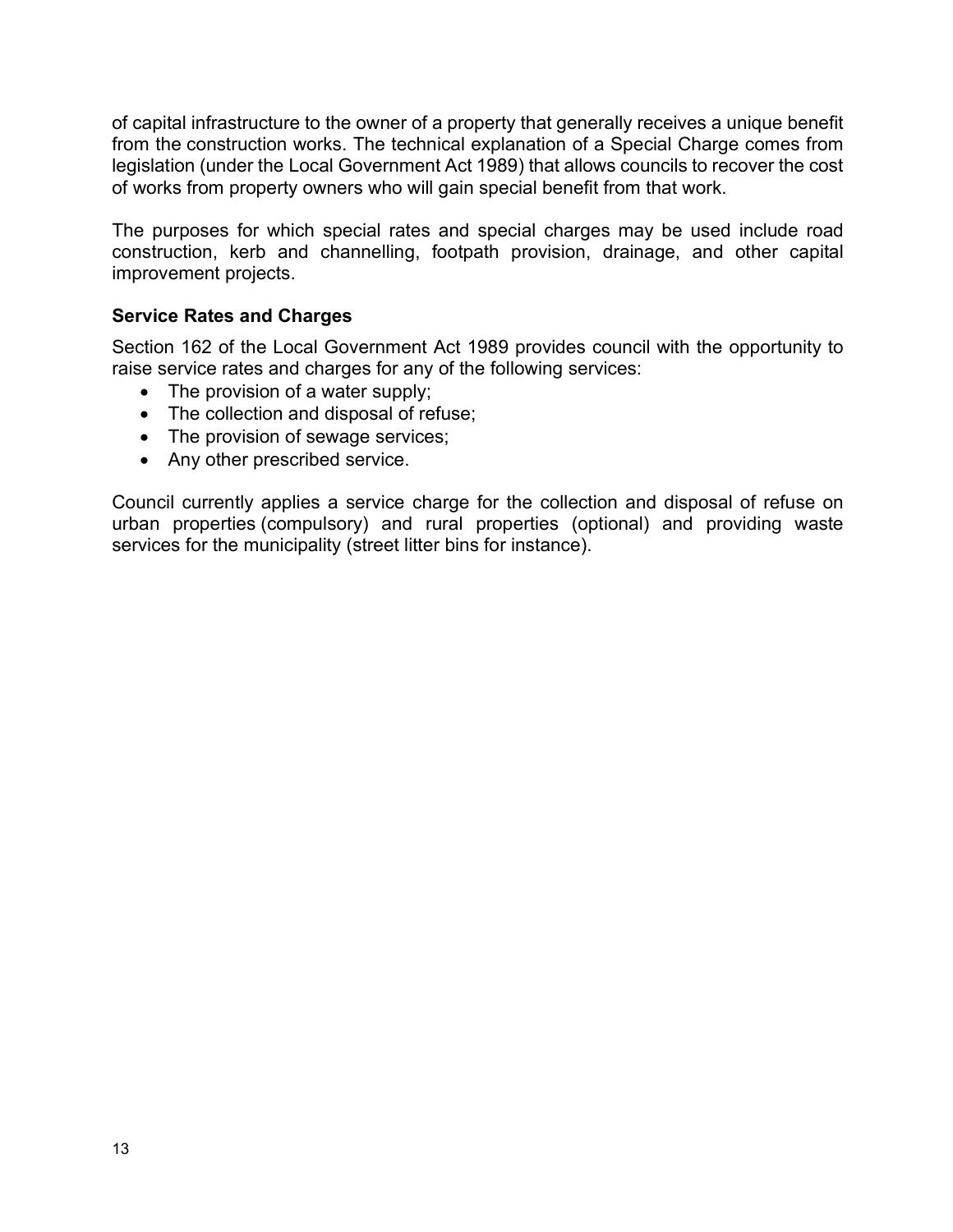# User Fees and Charges

User fees and charges account for 10% of Council's total revenue.

User fees and charges are those that Council will charge for the delivery of services and use of community infrastructure.

Examples of user fees and charges include:

- Kindergarten and Childcare fees
- Leisure Centre, Gym, and Pool visitation and membership fees
- Waste Management fees
- Aged and Health Care service fees
- Leases and facility hire fees

The provision of infrastructure and services form a key part of council's role in supporting the local community. In providing these, council must consider a range of 'Best Value' principles including service cost and quality standards, value-for-money, and community expectations and values. Council must also balance the affordability and accessibility of infrastructure and services with its financial capacity and in the interests of long-term financial sustainability.

In providing services to the community, council must determine the extent of cost recovery for particular services consistent with the level of both individual and collective benefit that the services provide and in line with the community's expectations.

Council review the table of fees and charges as part of its annual budget process each year. Proposed pricing changes will be included in this table and will be communicated to stakeholders before the budget is adopted, giving them the chance to review and provide valuable feedback before the fees are locked in.

Increases are applied on a 'per service' basis, but as a general principle fee increases are in line with the increase in rate revenue. However, in some instances fees are tied to legislative limits such as formulae relating to pension levels for home care services, or upper limits governing fines. The ability to increase in this area of non-rate income is therefore limited.

Councils must also comply with the government's Competitive Neutrality Policy for significant business activities they provide and adjust their service prices to neutralise any competitive advantages when competing with the private sector. This is particularly relevant in the operation of the Portland Child and Family Complex, Kathleen Millikan Centre, Council owned quarries, private works and caravan parks.

## Statutory Fees and Charges

Statutory fees and charges account for 1.6% of Council's total revenue.

Statutory fees and fines are those which council collects under the direction of legislation or other government directives. The rates used for statutory fees and fines are generally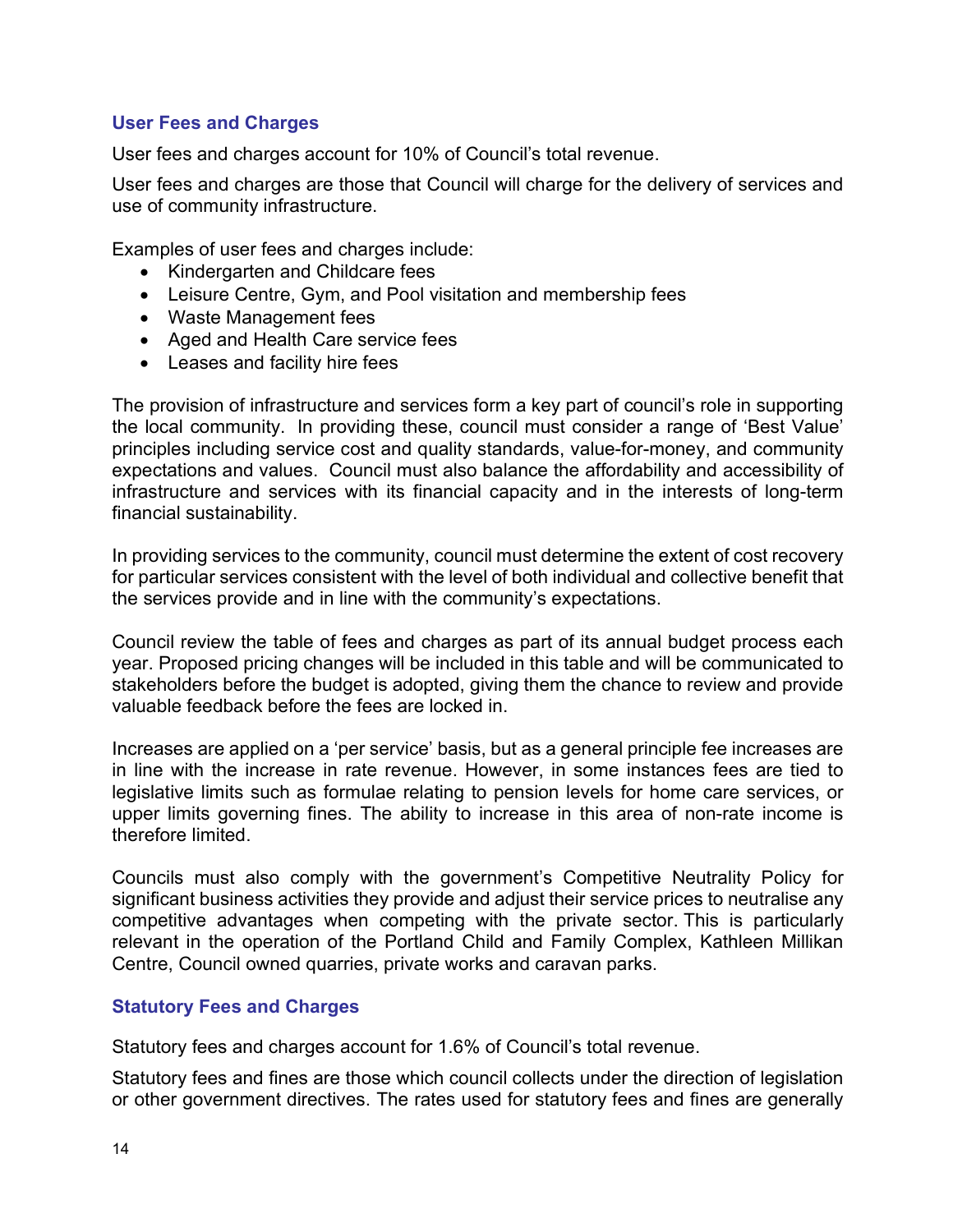advised by the state government department responsible for the corresponding services or legislation, and generally councils will have limited discretion in applying these fees.

Examples of statutory fees and fines include:

- Planning and subdivision fees
- Building and Inspection fees
- Infringements and fines
- Land Information Certificate fees

Penalty and fee units are used in Victoria's Acts and Regulations to describe the amount of a fine or a fee.

## **Grants**

Operating grants account for 27% of Council's total revenue. The Victorian Grants Commission (VGC) is responsible, under federal legislation, to distribute the total amount received from the federal government to the 79 Victorian Councils. The VCG Grants comprise a 'General Purpose Grant' and a 'Roads Grant' and accounts for approximately \$8.5M per annum.

Capital grants are usually non recurrent and only known funding is included in future projections. The Roads to Recovery funding, received from the Federal Government, accounts for \$12M over a 5-year period.

Grant revenue represents income usually received from other levels of government. Some grants are singular and attached to the delivery of specific projects, whilst others can be of a recurrent nature and may or may not be linked to the delivery of projects.

Council will pro-actively advocate to other levels of government for grant funding support to deliver important infrastructure and service outcomes for the community. Council may use its own funds to leverage higher grant funding and maximise external funding opportunities.

When preparing its financial plan, council considers its project proposal pipeline, advocacy priorities, upcoming grant program opportunities, whole of life costs and co-funding options to determine what grants to apply for. Council will only apply for and accept external funding if it is consistent with the Council Plan and Community Vision, is affordable and there are demonstrated benefits for the community

Grant assumptions are then clearly detailed in council's budget document. No project that is reliant on grant funding will proceed until a signed funding agreement is in place.

Glenelg Shire is very pro-active in seeking government grants for specific purposes and to take advantage of funding opportunities as they arise. Glenelg Shire has also been the recipient of significant funds from the Federal Government under various programs including the stimulus package for infrastructure projects; the Roads to Recovery, Regional Development Australia/Victoria Funds and other major road funding programs.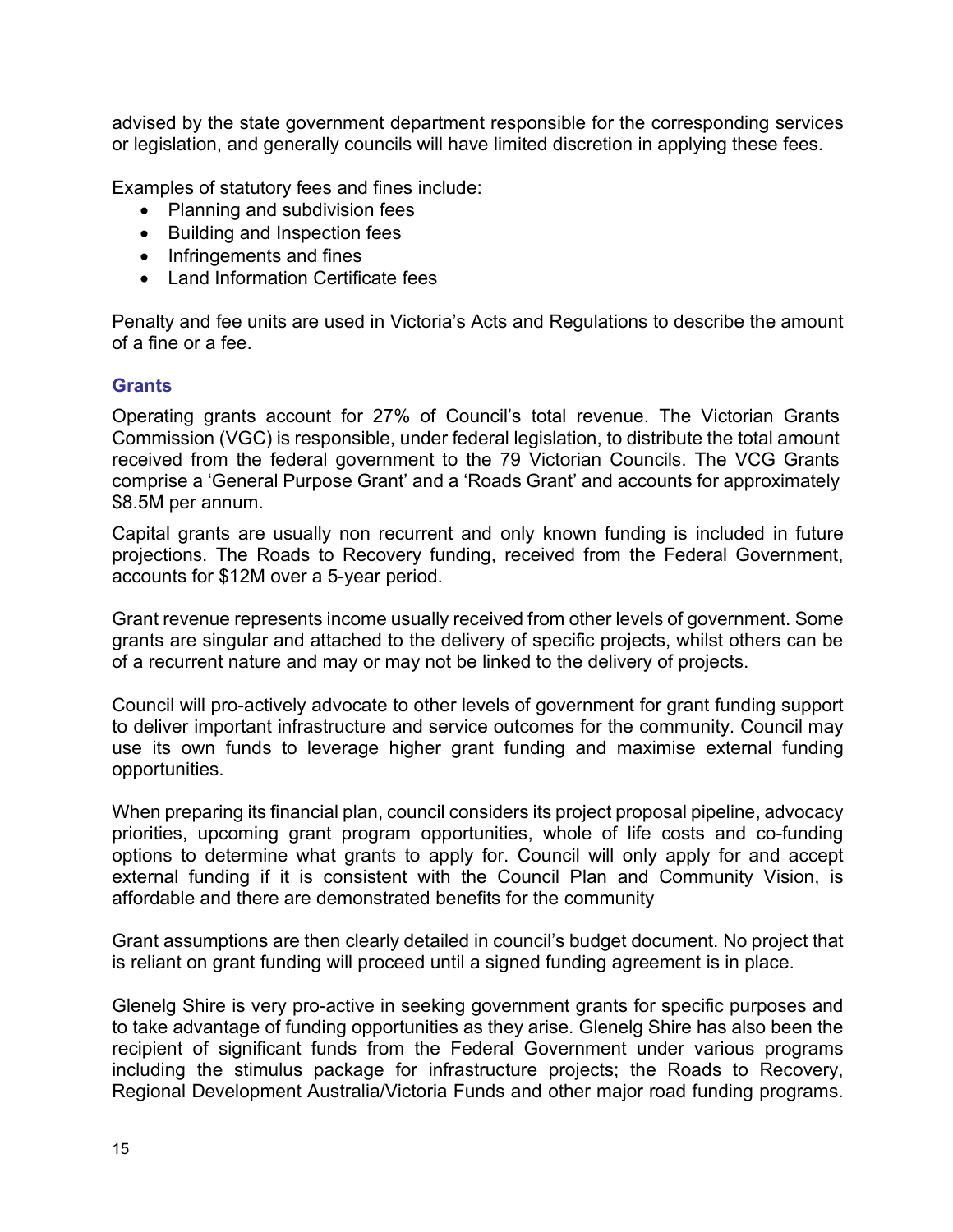This has enabled Glenelg Shire to address significant infrastructure renewals.

# **Contributions**

Contributions account for less than 1% of Council's total revenue.

Contributions represent funds received by council, usually from non-government sources, and are usually linked to projects. Contributions can be made to council in the form of either cash payments or asset handovers.

Examples of contributions include:

- Monies collected from developers under planning and development agreements
- Contributions from user groups towards upgrade of facilities
- Assets handed over to council from developers at the completion of a subdivision, such as roads, drainage, and streetlights.

Contributions should always be linked to a planning or funding agreement. Council will not undertake any work on a contribution-funded project until a signed agreement outlining the contribution details is in place.

# Interest on Investments

Council receives interest on funds managed as part of its investment portfolio, where funds are held in advance of expenditure, or for special purposes. The investment portfolio is managed per council's investment policy, which seeks to earn the best return on funds, whilst minimising risk.

# **Borrowings**

Whilst not a source of income, borrowings can be an important cash management tool in appropriate circumstances. Loans can only be approved by council resolution. The following financial sustainability principles must be adhered to with new borrowings:

- Borrowings must only be applied for where it can be proven that repayments can be met in the Long-Term Financial Plan
- Borrowings must not be used to fund ongoing operations.
- Borrowings are appropriate for funding large capital works where the benefits are provided to future generations.
- Council will aim to maintain its debt at levels which are sustainable, with:
- indebtedness <60% of rate and charges revenue, and debt servicing cost <5% of total revenue (excluding capital revenue).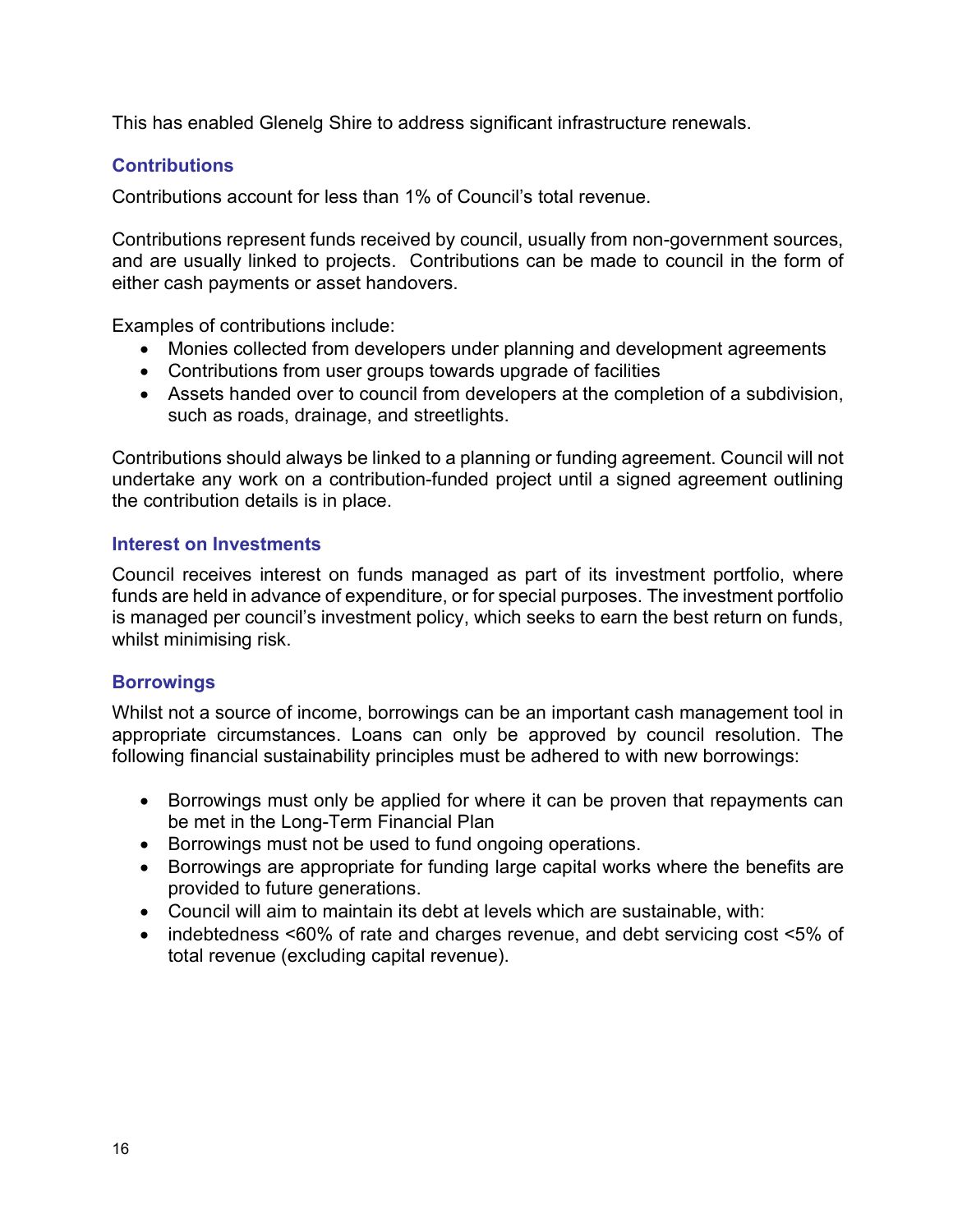The following outlines the Draft recommendations that were the subject of the community engagement process.

## Draft Recommendations

In order for Council to achieve a balanced revenue and rating program that meets the ongoing needs of Councils commitments to the Council plan and the 2040 Community vision, the following strategies are presented for Council consideration.

#### Rates and Charges

The uniform rate approach has merit and it is recommended that this be maintained over the 4-year term of this strategy. The uniform rate will apply to all classes and maintain the current status where commercial and industrial properties are not rated at a higher figure than other classes as is the case in most other Victorian municipalities.

As future rate cap limitations are not known at this time, a conservative estimate of 1.5% has been applied across the board. This equates to approximately \$350k additional rating income that Council will be able to collect each year. There is currently no suggestion that Council should apply for any rate cap exemptions over the term.

It is also recommended that Council does not introduce a municipal charge at this time. The modelling suggests that such an approach impacts lower valued properties more than higher valuations which appears to go against the trend of a fair and equitable rating system where those with the capacity to pay more carry the greatest burden.

The rebate for recreational land should remain in force as such properties clearly meet the public benefit test for all ratepayers. It is recommended however that Council review the rebate applied to primary producers. The public benefit test for a rebate is not strong and any issues associated with a capacity to pay should be addressed through the financial hardship program rather than through a rebate scheme. The Rating Review also highlights that rates are a property tax and should not be considered a fee for services. It is also acknowledged that Council rates represent less than 2% of government tax for businesses.

The following tables represents the projected rates income over the term under the current arrangement applied with a rate cap of 1.5%. Table 1 represents the current status with a 30% rebate, whilst Table 2 models a 5% reduction in the rebate each year over the term. Each 5% reduction equates to approximately \$500k in rateable income.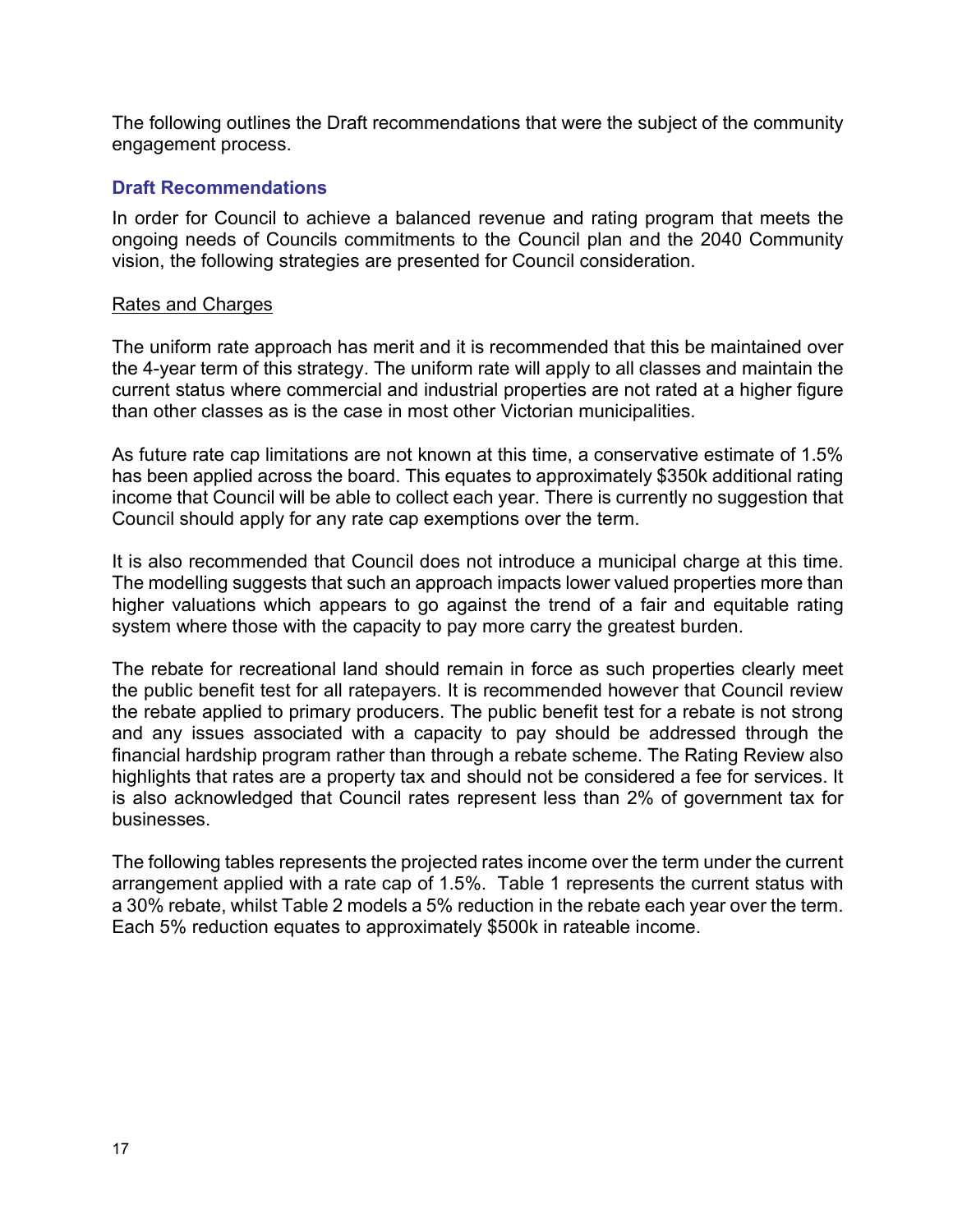|  | Table 1 - Rates and charges based on current rebates applied: |  |  |
|--|---------------------------------------------------------------|--|--|
|  |                                                               |  |  |

|                                       | <b>Adopted Budget</b> | <b>Adopted Budget</b><br>2021/22 |                | 3 Year Plan    |                |
|---------------------------------------|-----------------------|----------------------------------|----------------|----------------|----------------|
| Projection                            | 2020/21               | 2021/22                          | 2022/23        | 2023/24        | 2024/25        |
| <b>Assumption</b>                     |                       | 1.50%                            | 1.50%          | 1.50%          | 1.50%          |
| <b>General Land</b>                   | (10, 441, 524)        | (10, 598, 147)                   | (10, 757, 119) | (10, 918, 476) | (11,082,253)   |
| Commercial Land                       | (1, 547, 145)         | (1,570,352)                      | (1,593,907)    | (1,617,816)    | (1,642,083)    |
| <b>Primary Production Land</b>        | (10, 927, 497)        | (11,091,409)                     | (11, 257, 780) | (11, 426, 647) | (11,598,047)   |
| Rebate (30% Primary Production)       | 3,278,249             | 3,327,423                        | 3,377,334      | 3,427,994      | 3,479,414      |
| Recreational Land                     | (12, 694)             | (12, 884)                        | (13, 077)      | (13, 274)      | (13, 473)      |
| Rebate (50% Recreational)             | 6,347                 | 6,442                            | 6,539          | 6,637          | 6,736          |
| Cultural & Recreational Lands Act     | (17,999)              | (18, 269)                        | (18, 543)      | (18, 821)      | (19, 104)      |
| Rate Agreements                       | (5, 195, 740)         | (5, 195, 740)                    | (5,215,848)    | (5, 236, 331)  | (5, 257, 197)  |
| <b>Total Income Rates and Charges</b> | (24, 858, 003)        | (25, 152, 937)                   | (25, 472, 403) | (25, 796, 734) | (26, 126, 006) |

# Table 2 - Rates and charges based on a 5% decrease in the primary production rebate:

|                                       | <b>Adopted Budget</b> | <b>Adopted Budget</b><br>2021/22 | 3 Year Plan    |                |                |
|---------------------------------------|-----------------------|----------------------------------|----------------|----------------|----------------|
| Projection                            | 2020/21               | 2021/22                          | 2022/23        | 2023/24        | 2024/25        |
| Assumption                            |                       | 1.50%                            | 1.50%          | 1.50%          | 1.50%          |
| General Land                          | (10, 441, 524)        | (10,598,147)                     | (10, 757, 119) | (10,918,476)   | (11,082,253)   |
| Commercial Land                       | (1,547,145)           | (1,570,352)                      | (1,593,907)    | (1,617,816)    | (1,642,083)    |
| <b>Primary Production Land</b>        | (10.927.497)          | (11,091,409)                     | (11, 257, 780) | (11, 426, 647) | (11,598,047)   |
| Rebate (25% Primary Production)       | 3,278,249             | 2,772,852                        | 2,251,556      | 1,713,997      | 1,159,805      |
| Recreational Land                     | (12, 694)             | (12, 884)                        | (13,077)       | (13, 274)      | (13, 473)      |
| Rebate (50% Recreational)             | 6,347                 | 6,442                            | 6,539          | 6,637          | 6,736          |
| Cultural & Recreational Lands Act     | (17,999)              | (18, 269)                        | (18, 543)      | (18, 821)      | (19, 104)      |
| Rate Agreements                       | (5, 195, 740)         | (5, 195, 740)                    | (5,215,848)    | (5,236,331)    | (5,257,197)    |
| <b>Total Income Rates and Charges</b> | (24, 858, 003)        | (25,707,507)                     | (26, 598, 181) | (27, 510, 731) | (28, 445, 615) |

Based on this scenario the increase to rate income is shown below for each financial year:

|                               | <b>Adopted Budget</b> | <b>Adopted Budget</b><br>2021/22 | 3 Year Plan   |             |             |
|-------------------------------|-----------------------|----------------------------------|---------------|-------------|-------------|
| Projection                    | 2020/21               | 2021/22                          | 2022/23       | 2023/24     | 2024/25     |
| Increase in Income from Rates |                       | (554, 570)                       | (1, 125, 778) | (1,713,997) | (2,319,609) |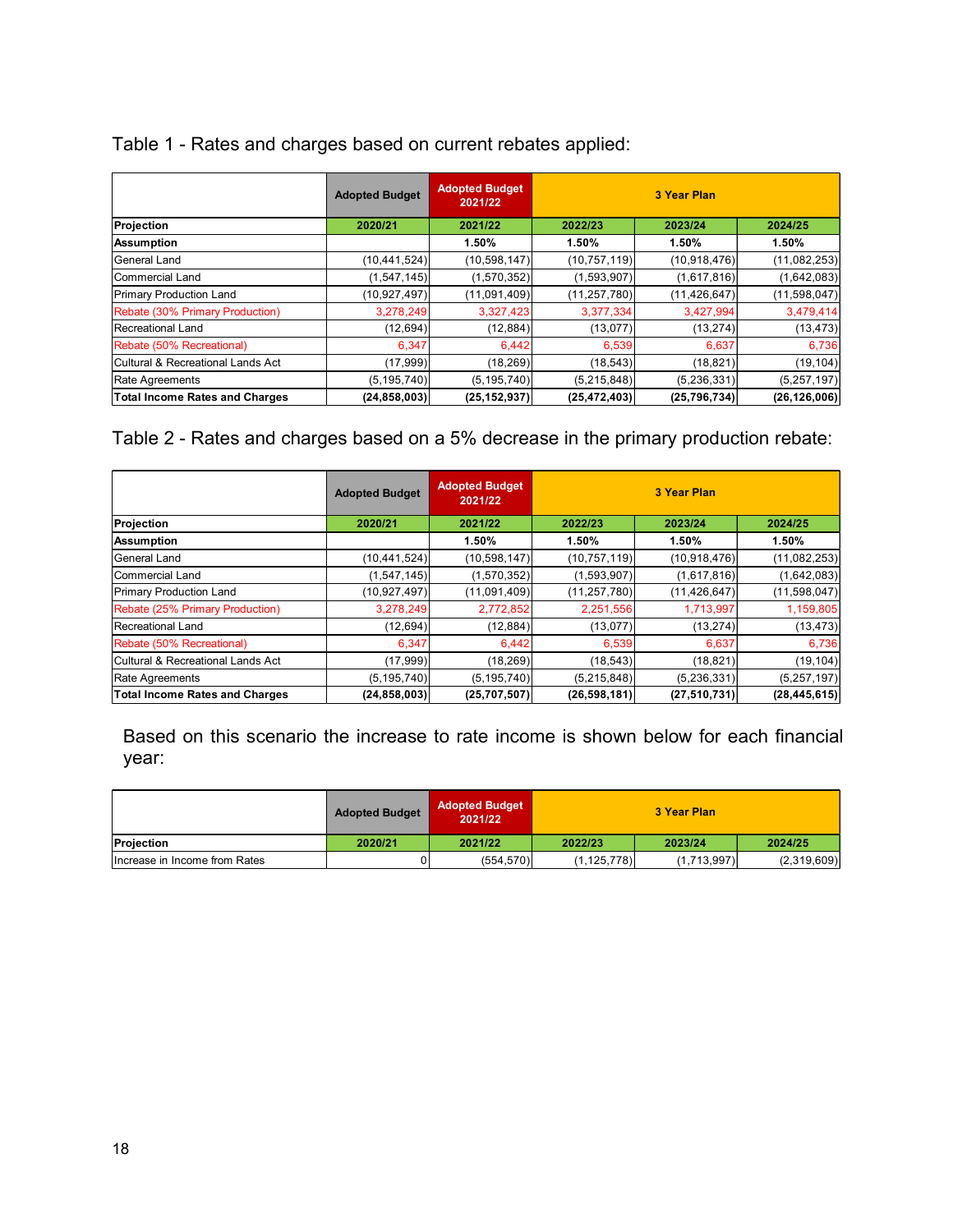## User Fees and Charges

It is recommended that Council also maintain the rate cap approach to the Council discretionary user fees and charges. It is noted that many fees created by Council do not cover the actual costs of the service.

The following table represents that projected income from fees and charges based on the cap increase.

# Table 3 - User fees and charge

|                   | <b>Adopted Budget</b> | <b>Adopted Budget</b><br>2021/22 | 3 Year Plan   |             |             |  |
|-------------------|-----------------------|----------------------------------|---------------|-------------|-------------|--|
| <b>Projection</b> | 2020/21               | 2021/22                          | 2022/23       | 2023/24     | 2024/25     |  |
| <b>Assumption</b> |                       | 1.50%                            | 1.50%         | 1.50%       | 1.50%       |  |
| Income User Fees  | (5,014,001)           | (5,089,211)                      | (5, 165, 549) | (5,243,033) | (5,321,678) |  |

## Statutory Fees and Charges

It is acknowledged that Statutory fees and charges are mandated through government and are not at the discretion of Council. For budget purposes Council will continue to budget for a 1.5% increase to statutory fees and charges over the term of this plan.

Table 4 – Statutory Fee and charges:

|                                 | <b>Adopted</b><br><b>Budget</b> | <b>Adopted</b><br><b>Budget</b><br>2021/22 | 3 Year Plan |           |           |
|---------------------------------|---------------------------------|--------------------------------------------|-------------|-----------|-----------|
| <b>Projection</b>               | 2020/21                         | 2021/22                                    | 2022/23     | 2023/24   | 2024/25   |
| <b>Assumption</b>               |                                 | 1.50%                                      | 1.50%       | 1.50%     | 1.50%     |
| Income Statutory Fees and Fines | (798,422)                       | (810.398)                                  | (822, 554)  | (834.893) | (847.416) |

## **Grants**

The Glenelg Shire has been very fortunate in regard to funding being received for economic stimulus as a result of the Coronavirus pandemic. It is not expected that such grant opportunities will continue indefinitely nor is it impossible that grant funding will not be frozen again in the future. For budget purposes Council will continue to budget for a 1.5% increase for operating grants, and that capital grants be based on known funding for infrastructure projects.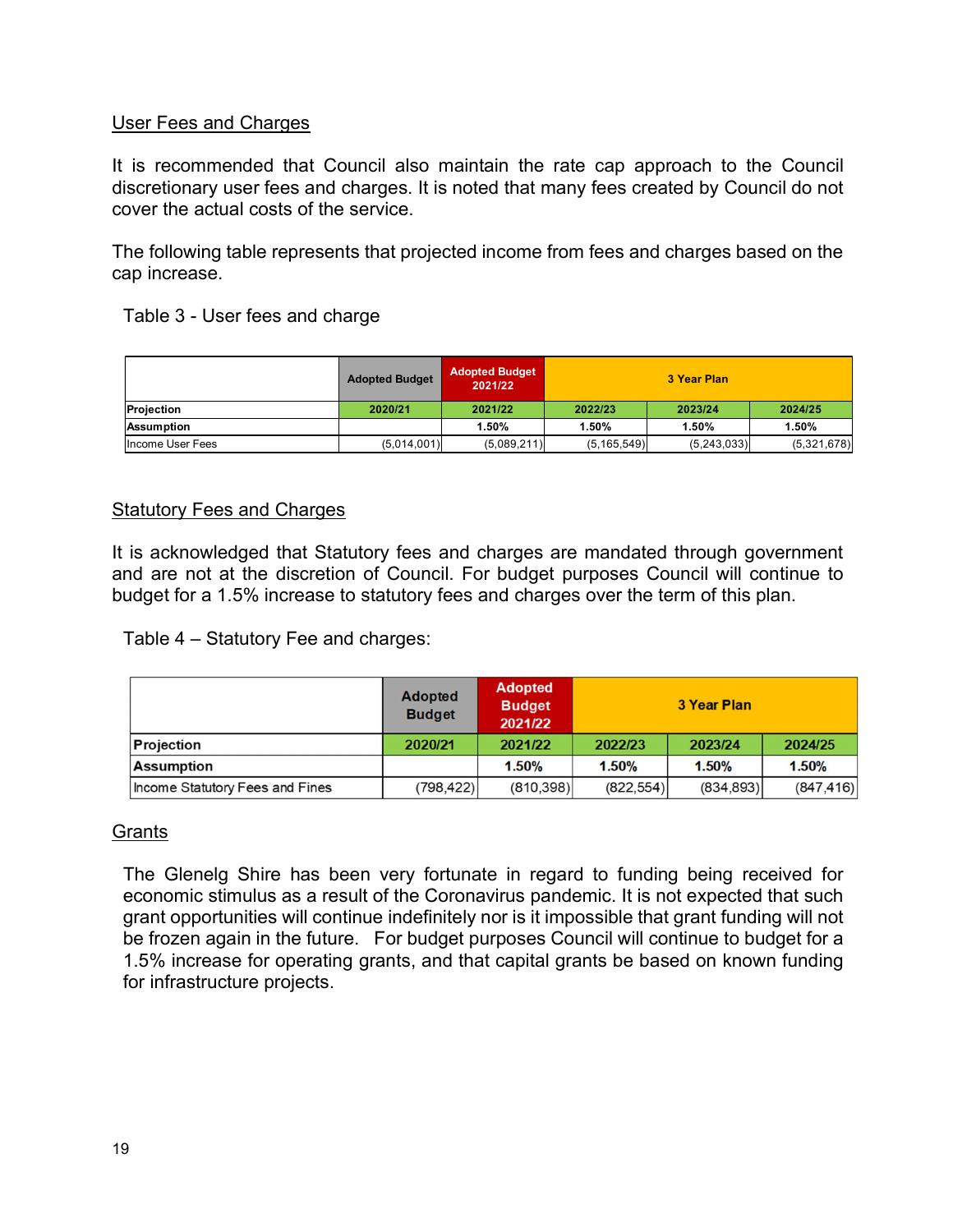# Table 5 – Operating Grants:

|                           | <b>Adopted</b><br><b>Budget</b> | <b>Adopted</b><br><b>Budget</b><br>2021/22 | 3 Year Plan  |                |              |
|---------------------------|---------------------------------|--------------------------------------------|--------------|----------------|--------------|
| Projection                | 2020/21                         | 2021/22                                    | 2022/23      | 2023/24        | 2024/25      |
| Assumption                |                                 | 1.50%                                      | 1.50%        | 1.50%          | 1.50%        |
| Income Grants - Operating | (13, 565, 834)                  | (13,769,322)                               | (13,975,861) | (14, 185, 499) | (14,398,282) |

Table 7 – Capital Grants:

|                         | <b>Adopted</b><br><b>Budget</b> | <b>Adopted</b><br><b>Budget</b><br>2021/22 | 3 Year Plan |             |             |
|-------------------------|---------------------------------|--------------------------------------------|-------------|-------------|-------------|
| Projection              | 2020/21                         | 2021/22                                    | 2022/23     | 2023/24     | 2024/25     |
| <b>Assumption</b>       |                                 | 0.0%                                       | 0.0%        | 0.0%        | 0.0%        |
| Income Grants - Capital | (3,625,000)                     | (3,625,000)                                | (3,625,000) | (3,625,000) | (3,625,000) |

## **Contributions**

It is not expected that there will be any significant increase in monitory contributions over the term of the plan and therefore Council will continue to budget for no increase in this income stream.

Table 8 – Monitory contributions:

|                                 | <b>Adopted</b><br><b>Budget</b> | <b>Adopted</b><br><b>Budget</b><br>2021/22 | 3 Year Plan          |           |           |
|---------------------------------|---------------------------------|--------------------------------------------|----------------------|-----------|-----------|
| <b>Projection</b>               | 2020/21                         | 2021/22                                    | 2022/23              | 2023/24   | 2024/25   |
| Assumption                      |                                 | 0.0%                                       | 0.0%<br>0.0%<br>0.0% |           |           |
| Income Contributions - Monetary | (165,000)                       | (165,000)                                  | (165,000)            | (165,000) | (165,000) |